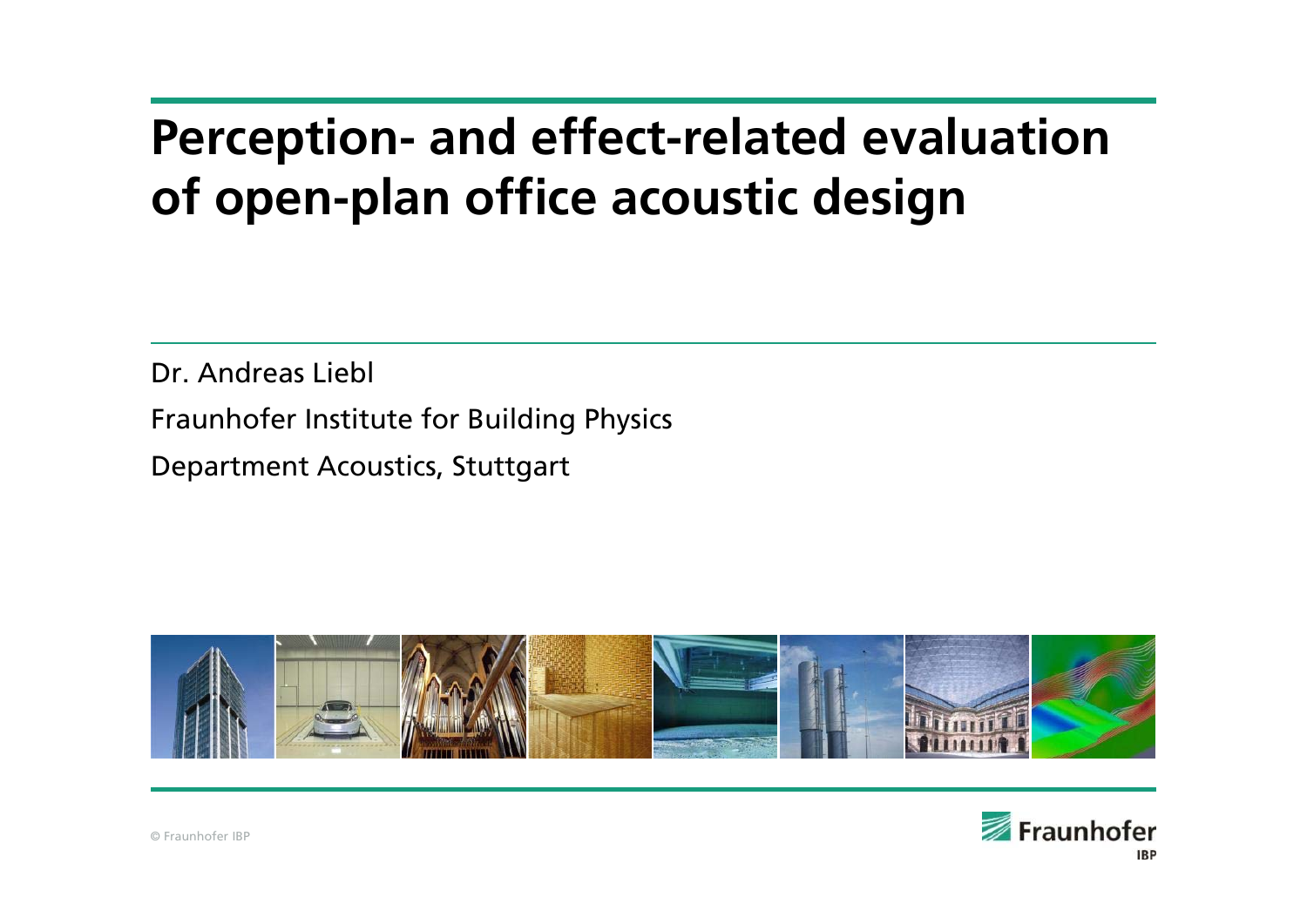#### **Status quo**



Judgments of satisfaction with regard to different aspects of the working environment (Frontczak et al., 2012; n = 52.980)

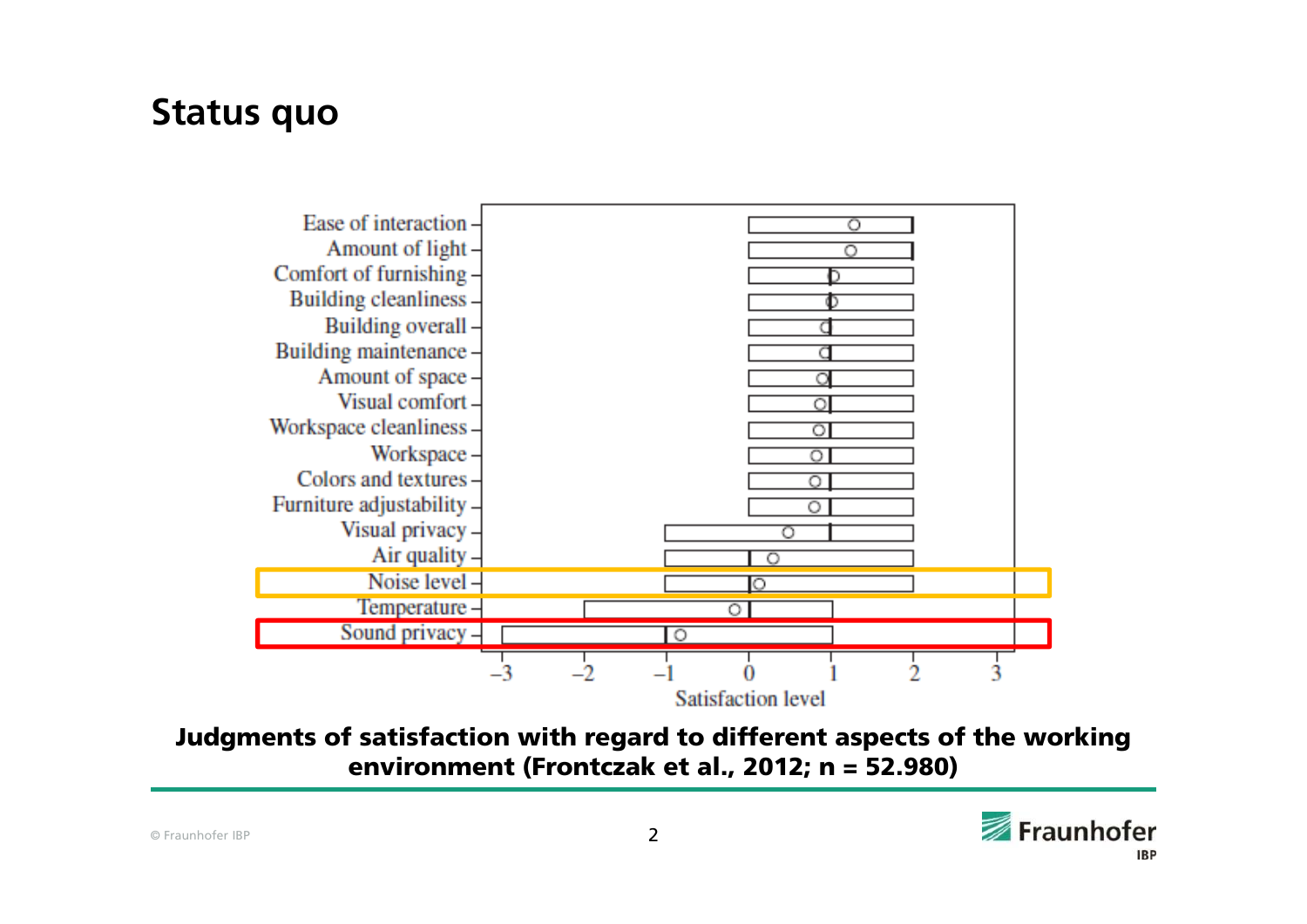#### **Status quo**



Judgments of satisfaction with regard to different aspects of the acoustic working environment (Liebl et al., 2011; n = 659)

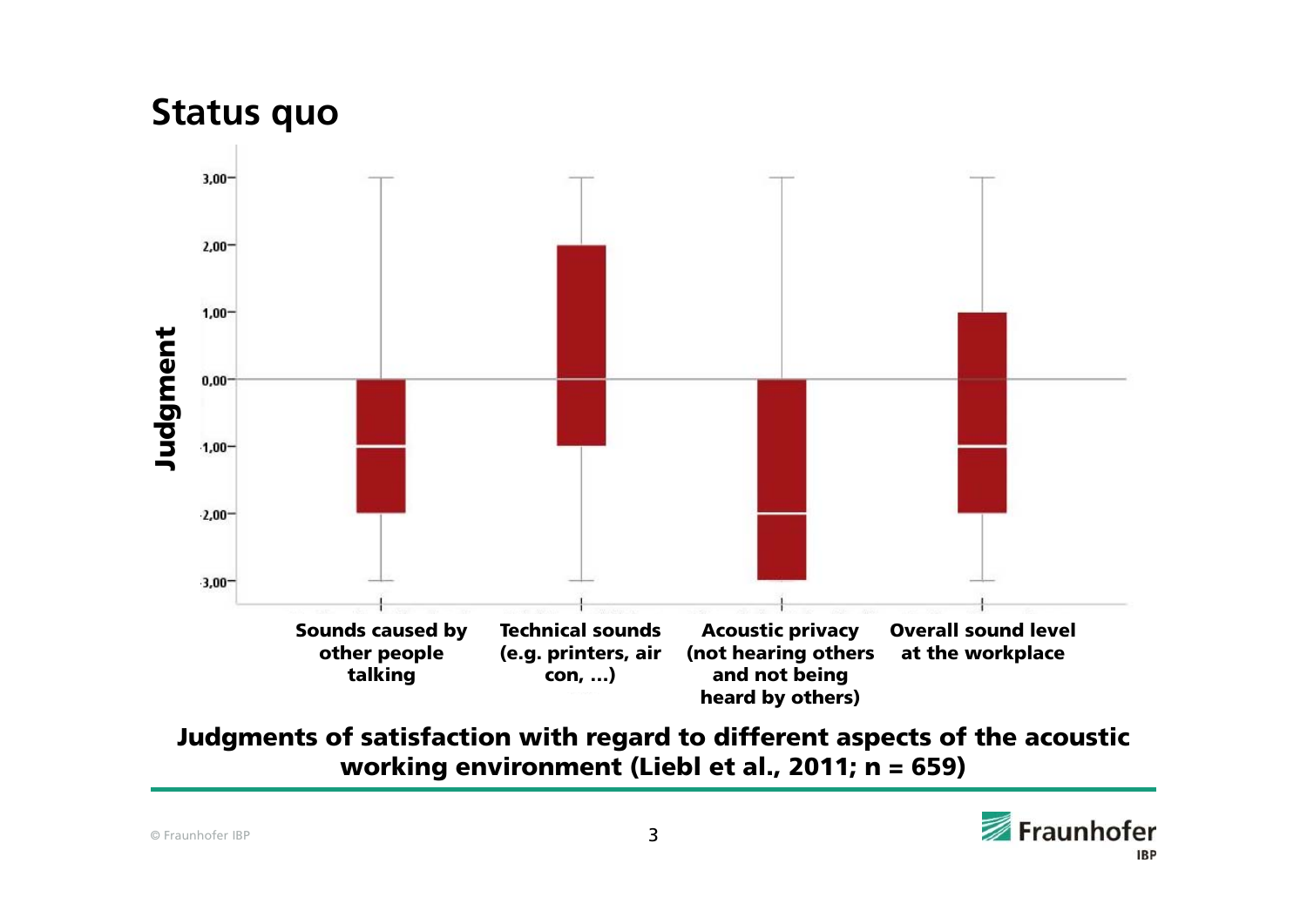#### VDI 2058-3: 2014-08 Assessment of noise in the working area with regard to specific operations

| <b>Job Classification</b>                             | <b>Target Value</b><br><b>Rating Level</b><br>d <b>B</b> |
|-------------------------------------------------------|----------------------------------------------------------|
| predominant cognitive work                            | $\leq 55$                                                |
| simple or practiced office<br>work or comparable work | $\leq 70$                                                |
| other work                                            | > 70                                                     |

#### Recommended rating level for different job classifications

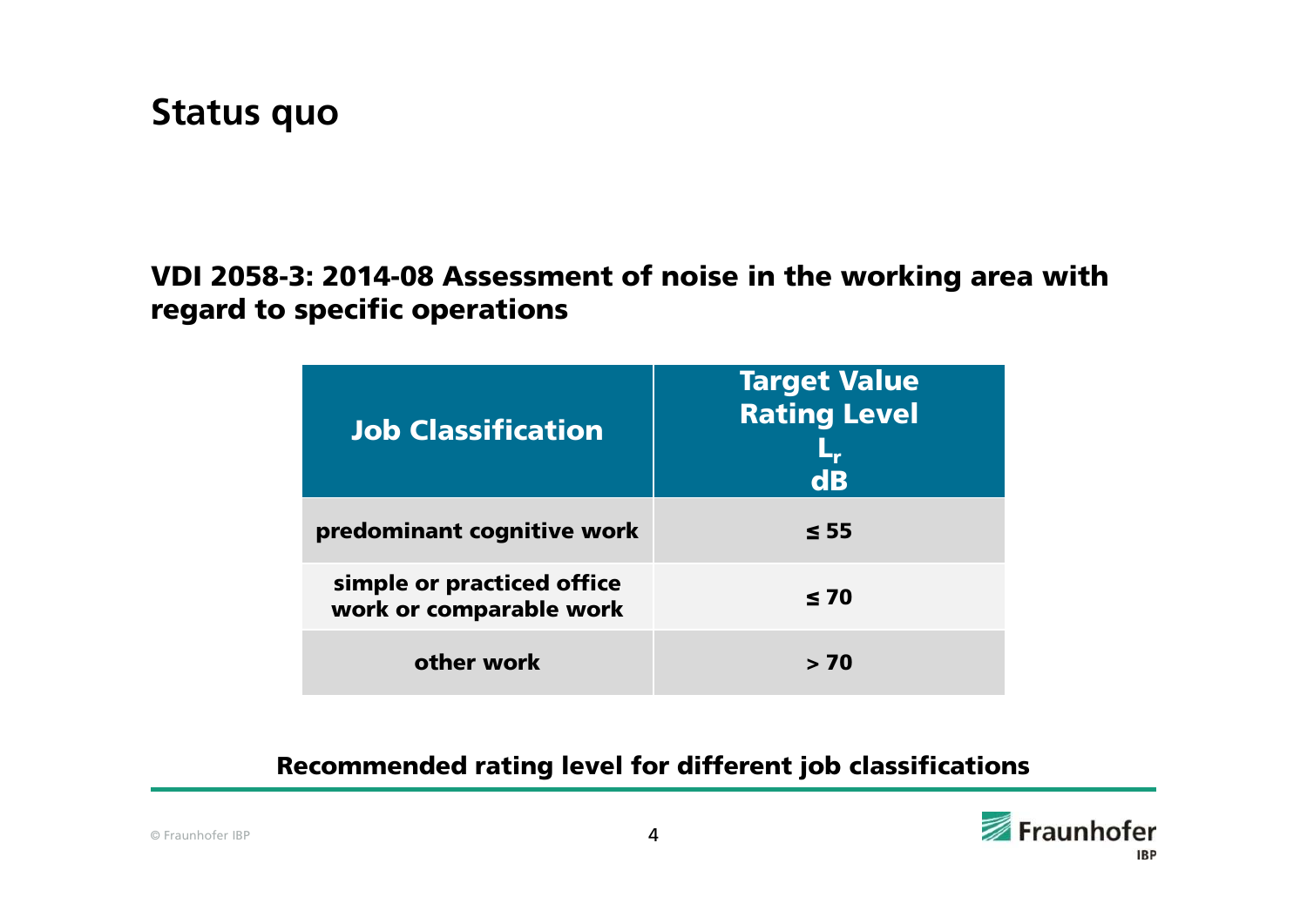## **Upcoming**

#### VDI 2569: Draft 2014-01 Sound protection and acoustical design in offices

| <b>Room</b>                         |                                                                    | <b>Almax</b> |                                             |                 |  |
|-------------------------------------|--------------------------------------------------------------------|--------------|---------------------------------------------|-----------------|--|
| <b>Acoustics</b><br><b>Category</b> | <b>Requirements to room</b><br>acoustical parameters               |              | $ 250 \text{ Hz} $<br>125 Hz bis 4000<br>Hz | <b>LNA, Bau</b> |  |
| $\mathbf{A}$                        | 2/3 of measuring paths Level 1<br>Remaining paths at least Level 2 | $\leq$ 0,8 s | $\leq$ 0,6 s                                | $\leq$ 35 dB    |  |
| B                                   | 2/3 of measuring paths Level 2<br>Remaining paths at least Level 3 | $\leq 0.9 s$ | $\leq$ 0,7 s                                | $\leq 40$ dB    |  |
|                                     | 1/3 of measuring paths Level 2<br>Remaining paths at least Level 3 | $\leq 1,1$ s | $\leq$ 0,9 s                                | $\leq$ 40 dB    |  |

#### Requirements to room acoustical parameters and to the maximum building noise levels in open-plan offices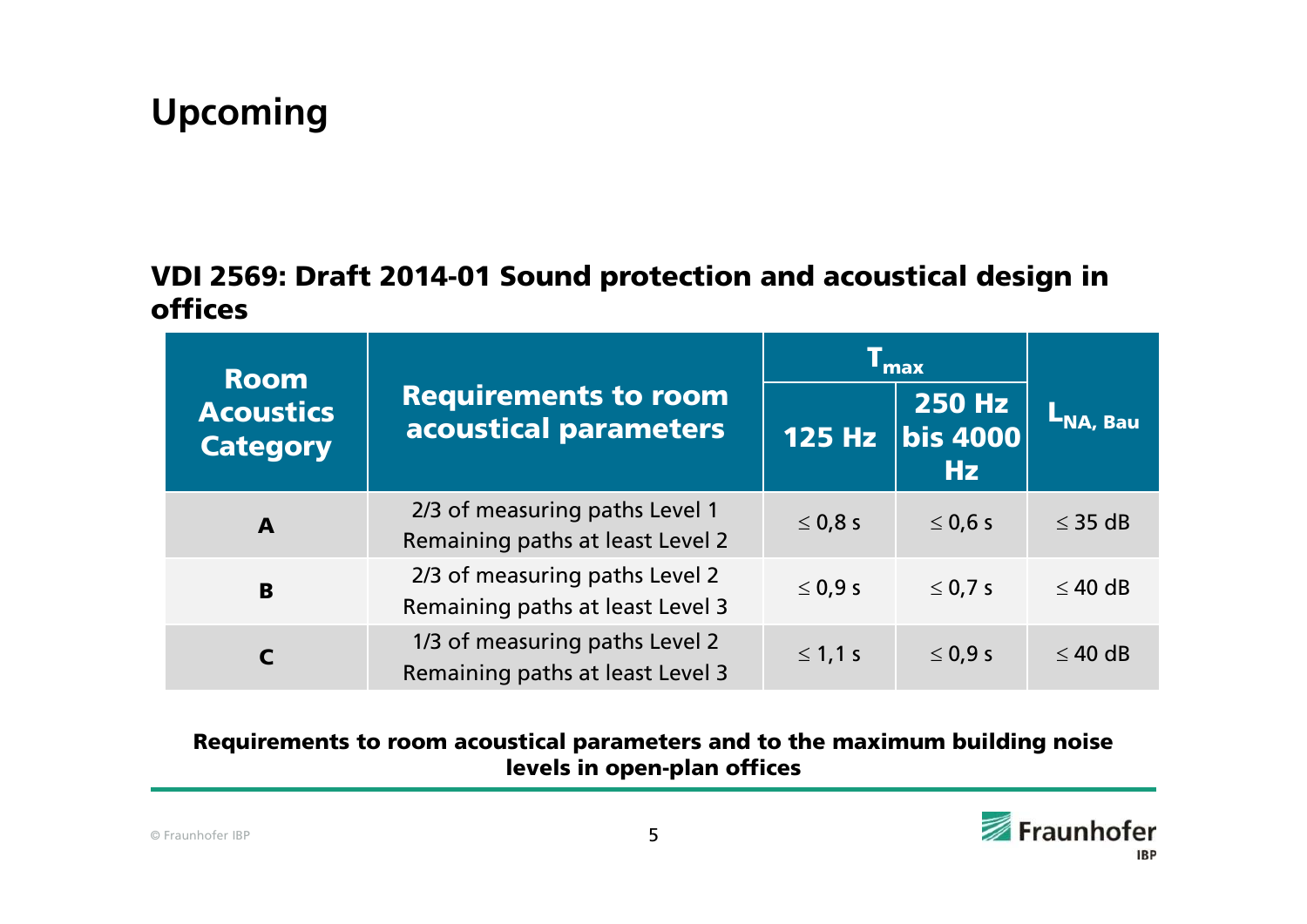### **Upcoming**

#### VDI 2569: Draft 2014-01 Sound protection and acoustical design in offices

| <b>Level</b> | $D_{2,5}$ [dB] | $L_{p,S,4m}$ [dB] |
|--------------|----------------|-------------------|
|              | $\geq 8$       | $\leq 47$         |
|              | $\geq 6$       | $\leq 49$         |
|              | >4             | $\leq 51$         |

#### Requirements to room acoustical parameters for the classification of measuring paths

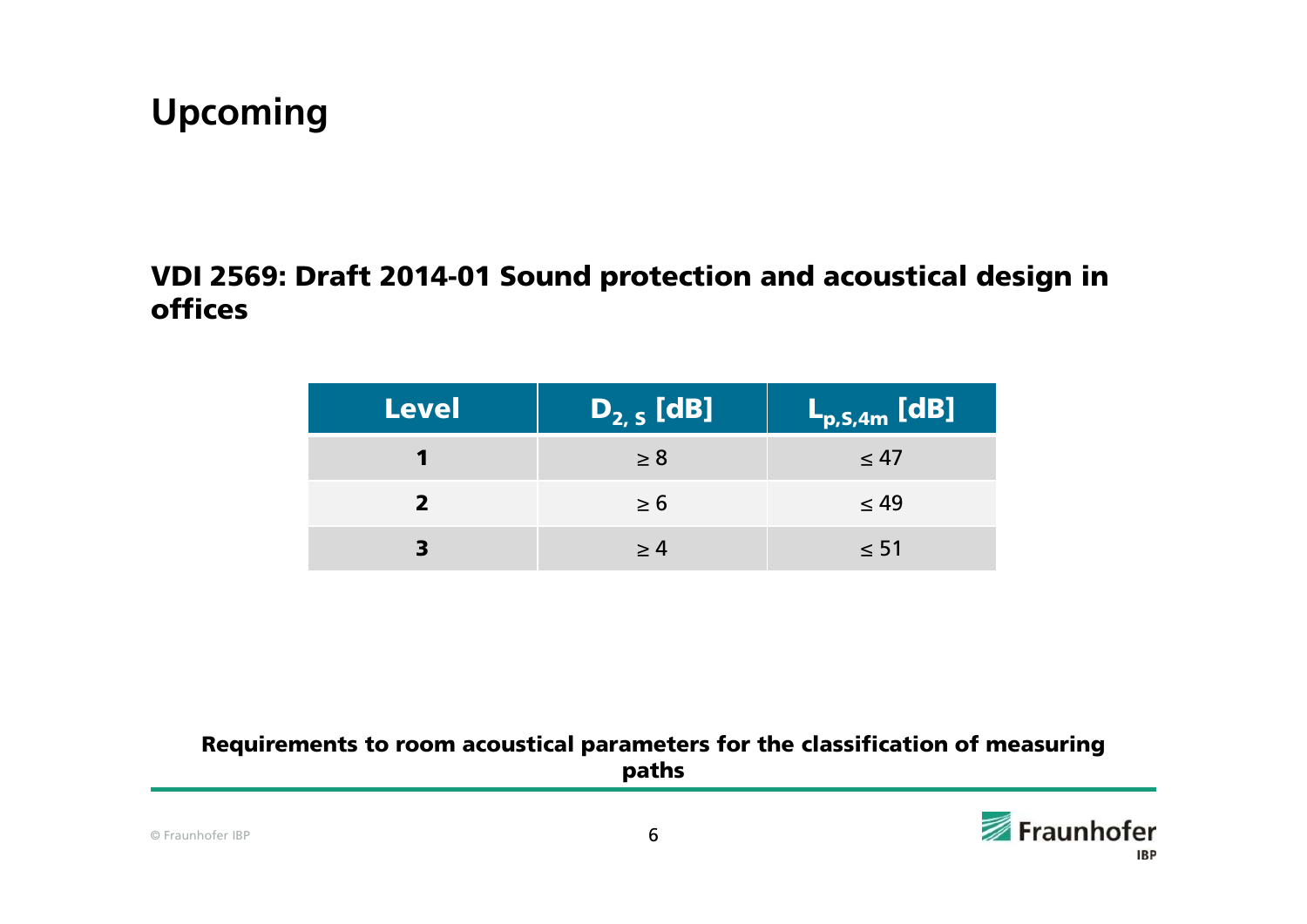# Will this help?

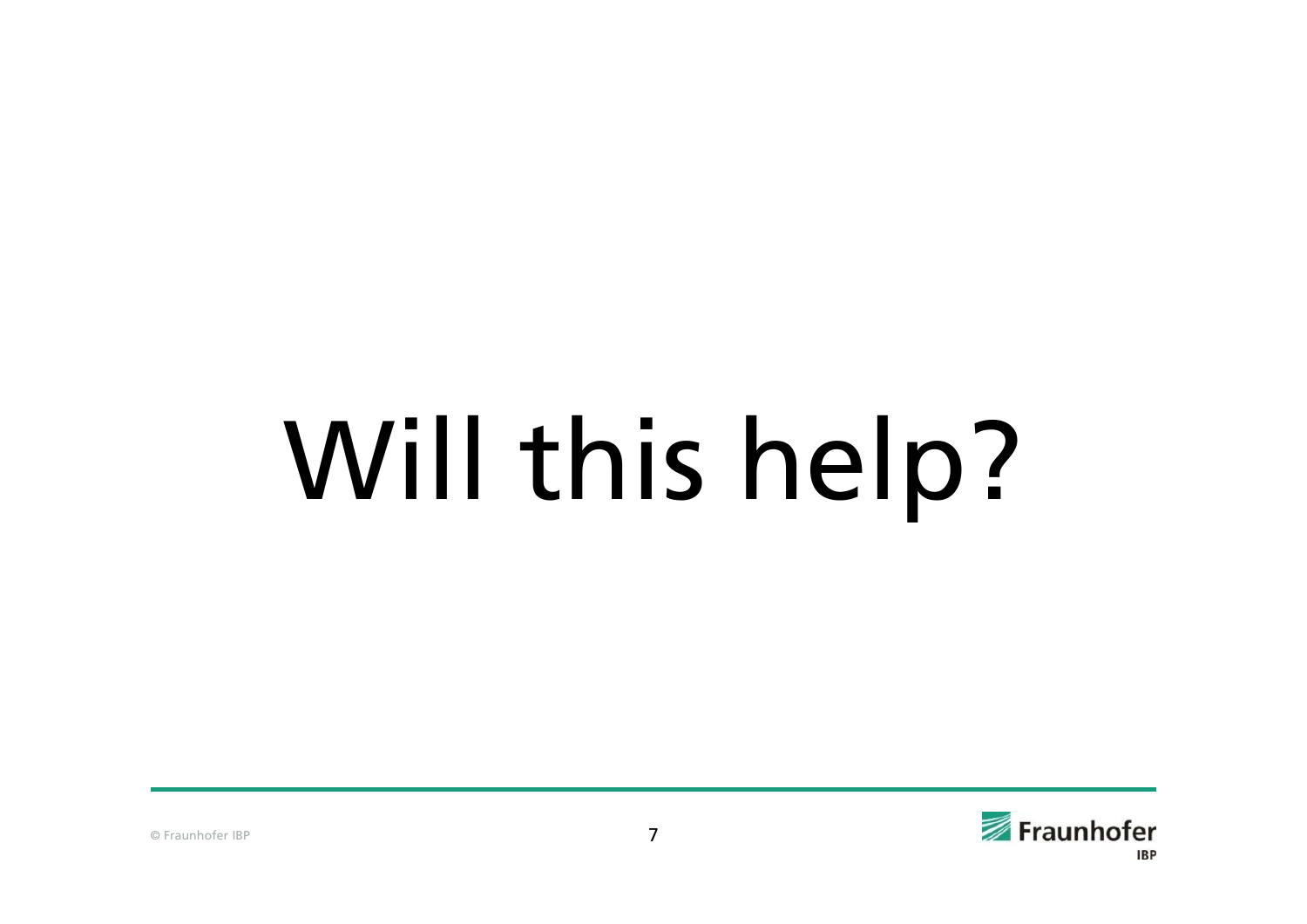# **Experiment I: Research Question and Variables**

#### п Research Question:

Is it possible to differentiate the room acoustics categories defined in the draft of VDI 2569 by means of perceptual and cognitive psychology?

#### $\mathcal{L}_{\mathcal{A}}$ Independent Variables:

- $\circ$  Room acoustics category (A, B, C)
- o Distance from speaker (3,2 m; 6,2 m; 12,3 m)
- o Sound masking (signal to noise ratio -5dB)

#### П Dependent Variables:

- o Working memory performance (serial recall task)
- o Workload (NASA-TLX)
- o Annoyance (in the style of ISO/TS 15666)

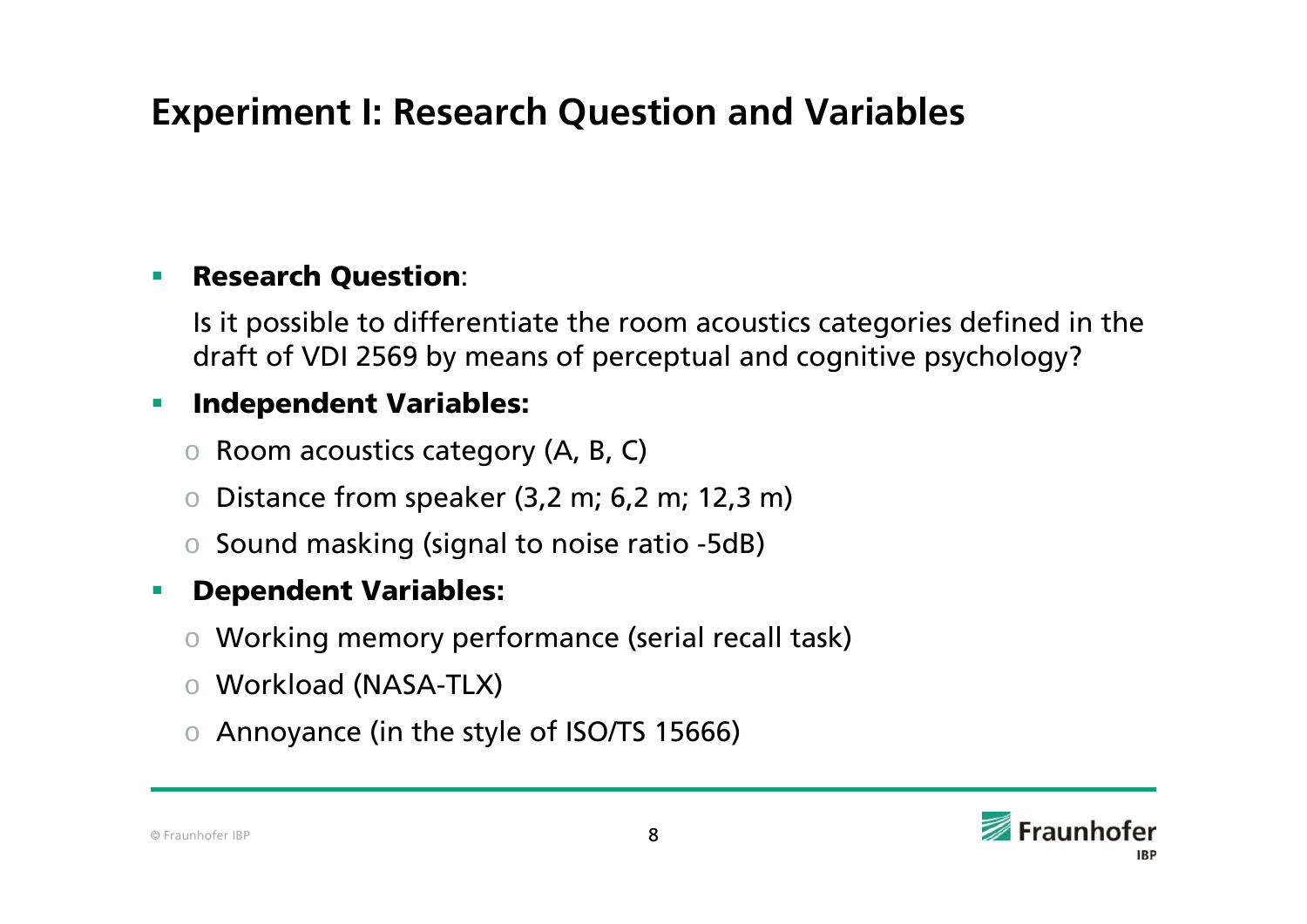

typically noise (e.g. pink noise)  $L_p \leq 42$  dB (A)

© Fraunhofer IBP



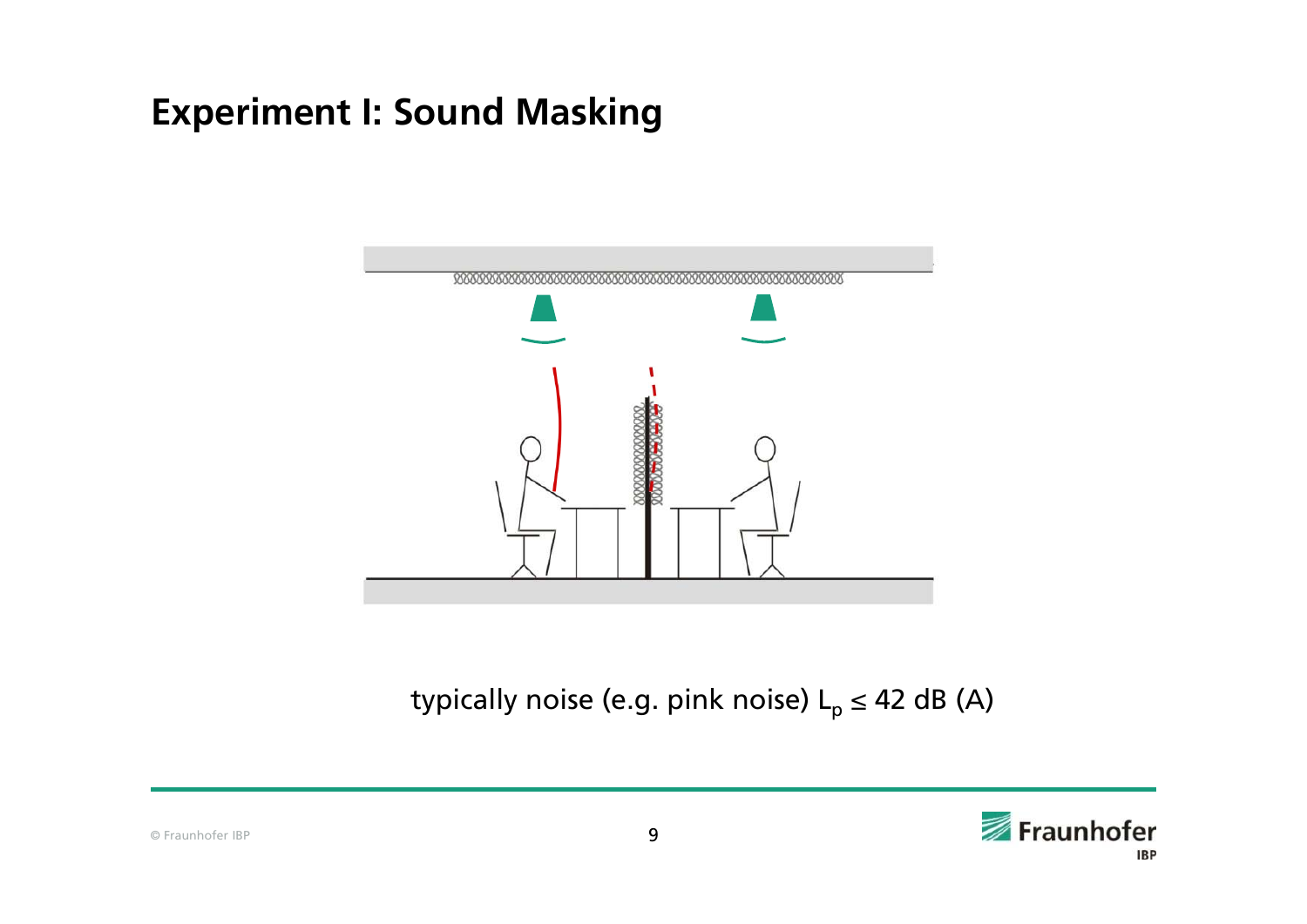## **Experiment I: Method**

- $\mathbf{r}$  Auralisation of room acoustics categories according to draft VDI 2569 with ODEON
- $\mathcal{L}_{\mathcal{A}}$ Additional sound masking with speech noise (only category A)



Room model corresponding to the draft of VDI 2569 as basis for auralisation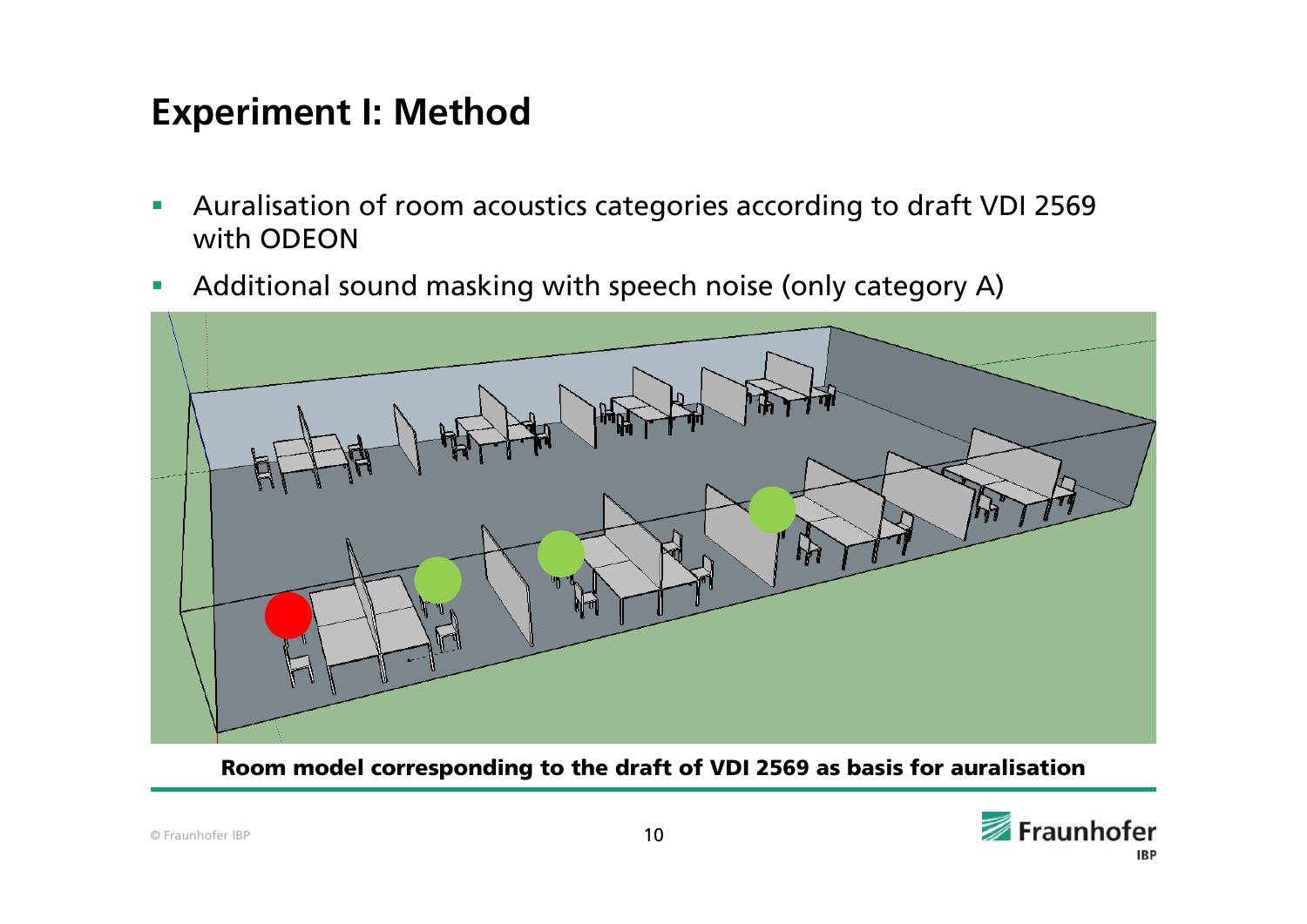## **Experiment I: Method**

24 participants (Ø 24 years; 79% female, 21% male)

| <b>Distance</b>                                    | 3,2                           |                                    | 6,2                           |                                    | 12,3                          |                             |
|----------------------------------------------------|-------------------------------|------------------------------------|-------------------------------|------------------------------------|-------------------------------|-----------------------------|
| <b>Room</b><br><b>Acoustics</b><br><b>Category</b> | <b>Speech</b><br><b>level</b> | <b>Signal to</b><br>noise<br>ratio | <b>Speech</b><br><b>level</b> | <b>Signal to</b><br>noise<br>ratio | <b>Speech</b><br><b>level</b> | Signal to<br>noise<br>ratio |
| A                                                  | 51.3                          | 16.3                               | 39.6                          | 4.6                                | 34.9                          | $-0.1$                      |
| B                                                  | 51.6                          | 11.6                               | 41.1                          | 1.1                                | 37.6                          | $-2.4$                      |
|                                                    | 51.7                          | 11.7                               | 42.8                          | 2.8                                | 39.5                          | $-0.5$                      |
| A+Masking                                          | 51.3                          | $-5$                               | 39.6                          | $-5$                               | 34.9                          | $-5$                        |

#### Speech level and signal to noise ratios of the experimental conditions

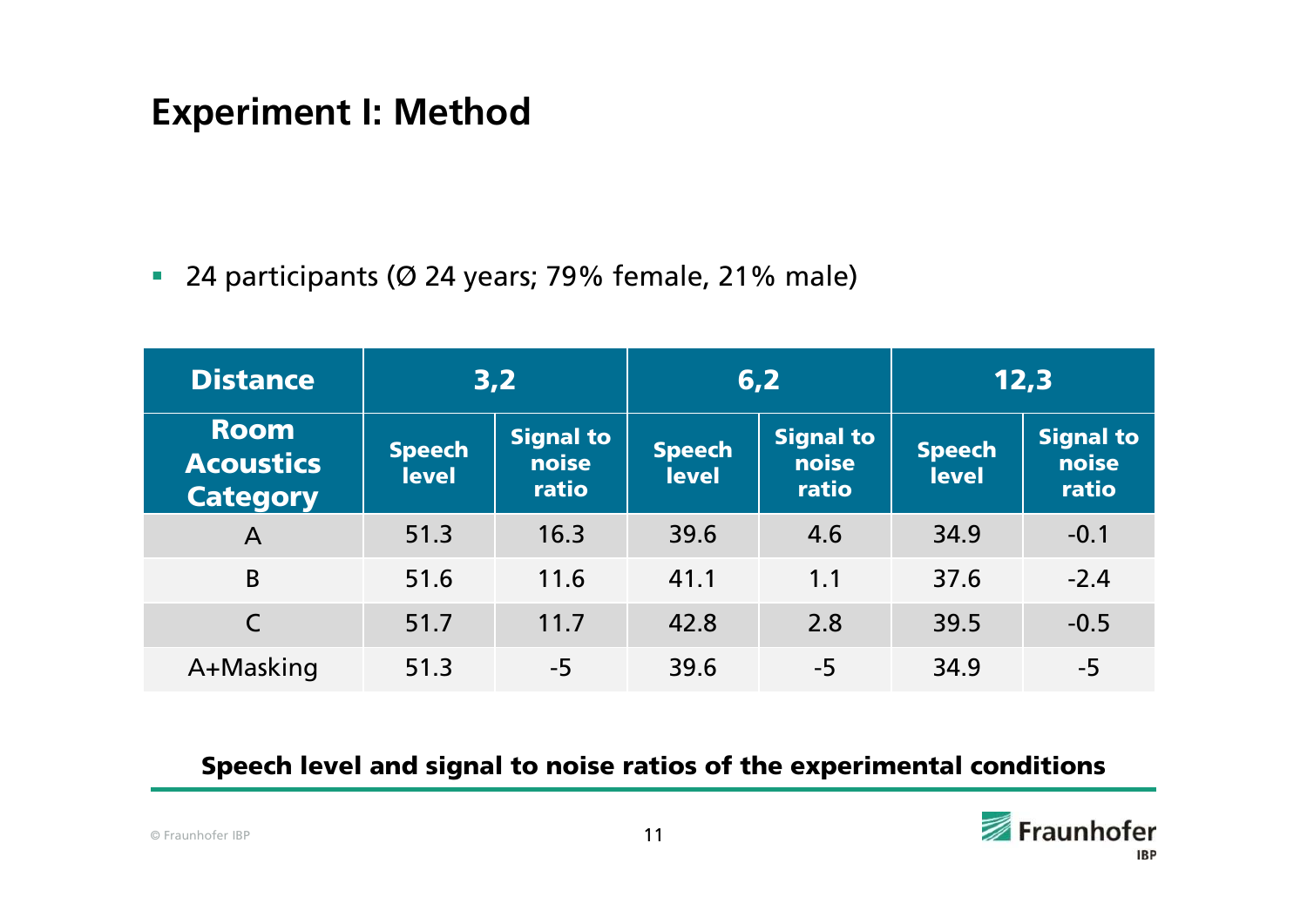- $\overline{\phantom{a}}$
- п
- **COL**

Room acoustics category:  $F(2,46) = 0.323$ ,  $p > .05$ ,  $\eta = 0.014$ Distance:  $F(2,46) = 0.269$ ,  $p > .05$ ,  $\eta = 0.012$ Interaction:  $F(4,92) = 1.383, p > .05, \eta = 0.057$ 



Error Rate (serial recall task)

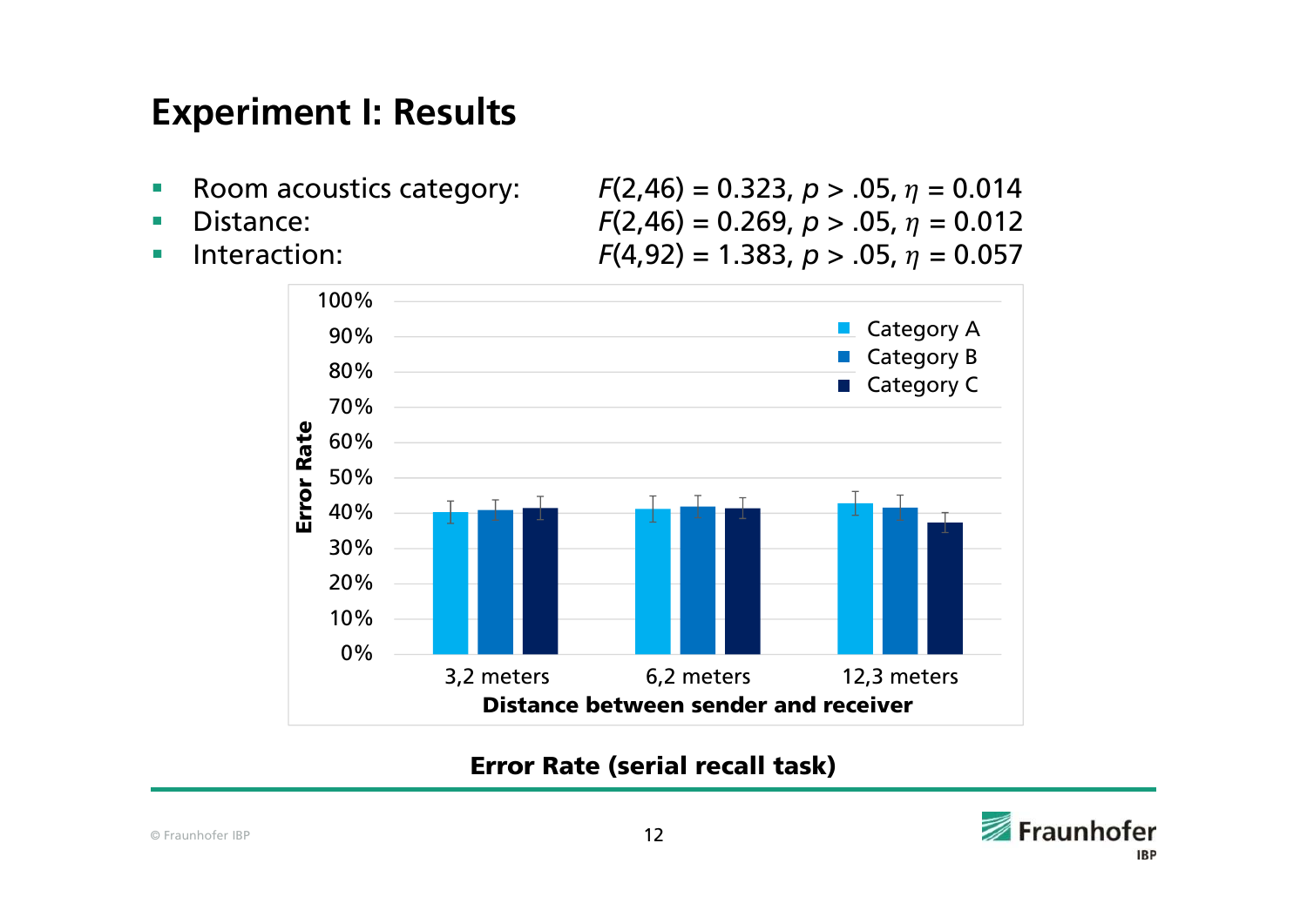- $\overline{\phantom{a}}$
- п
- $\mathcal{L}_{\mathcal{A}}$

Room acoustics category:  $F(2,36) = 1.461, p > .05, \eta = 0.075$ Distance:  $F(2,36) = 0.189$ ,  $p > .05$ ,  $\eta = 0.01$ Interaction:  $F(4,72) = 0.937, p > .05, \eta = 0.049$ 



Workload (NASA-TLX)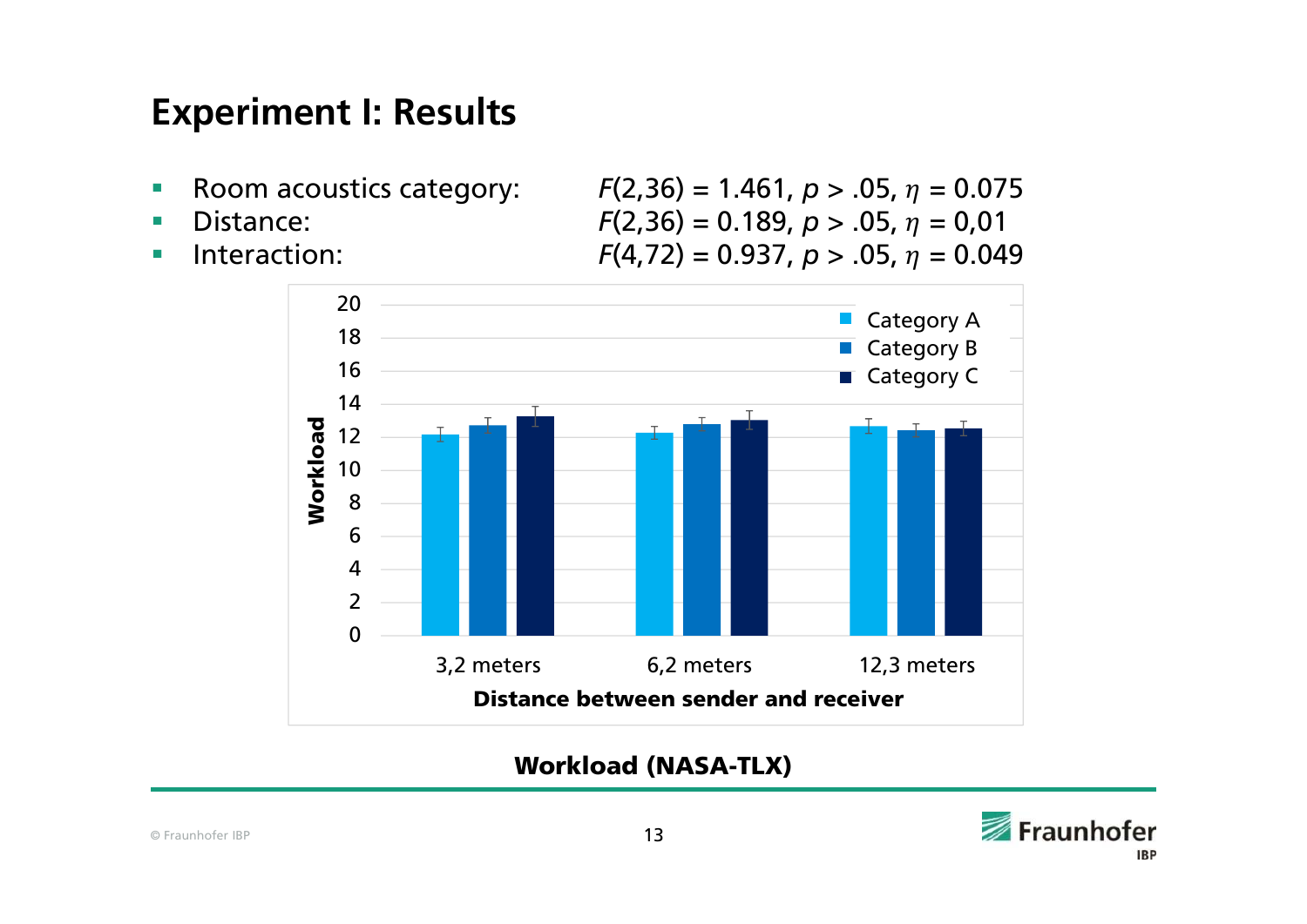- $\overline{\phantom{a}}$
- п
- **COL**

Room acoustics category:  $F(2,36) = 1.409$ ,  $p > .05$ ,  $\eta = 0.073$ Distance:  $F(2,36) = 13.787, p < .01, \eta = 0.434$ Interaction:  $F(4,72) = 0.760, p > .05, \eta = 0.041$ 



#### Annoyance (in the style of ISO/TS 15666)

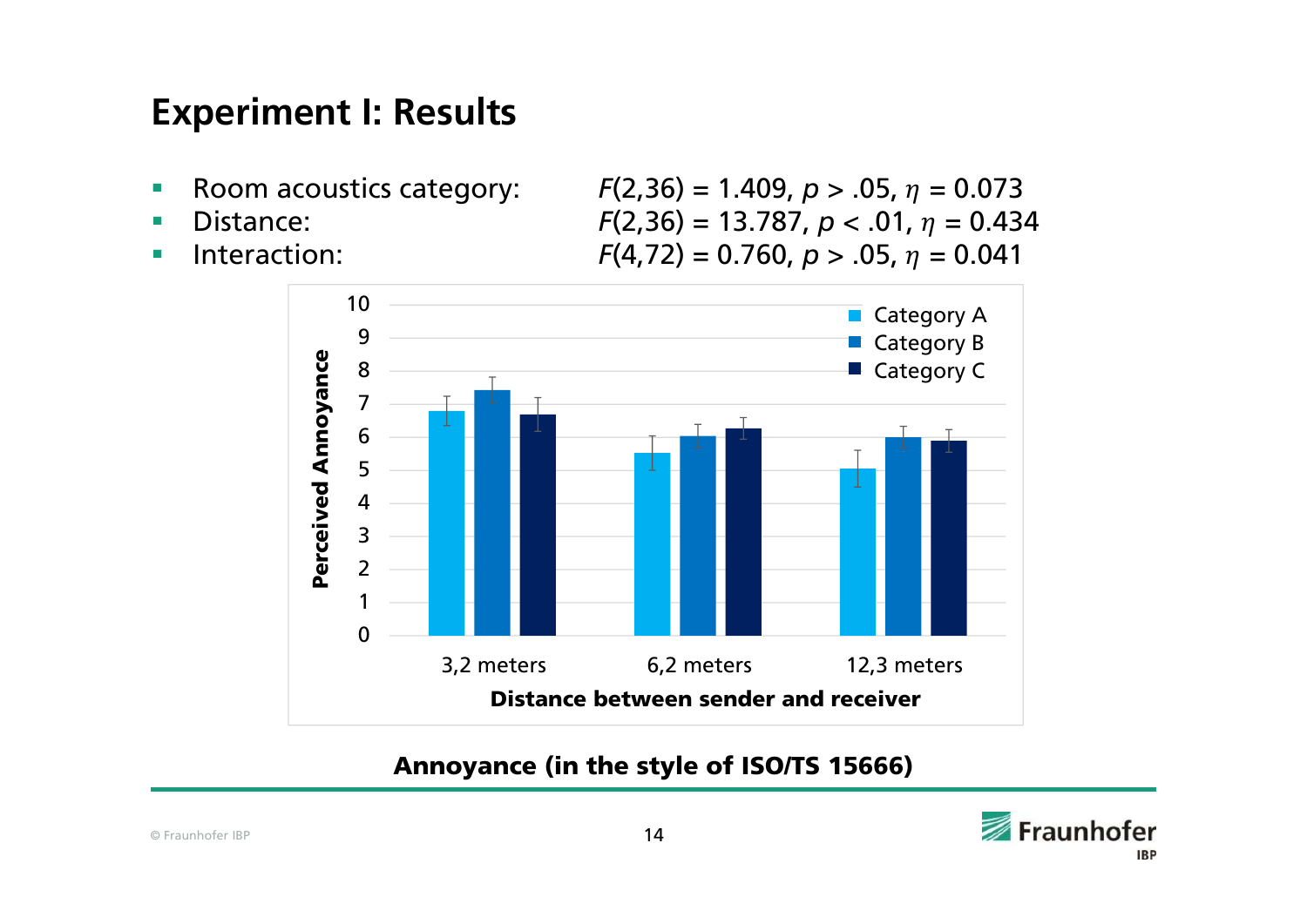- $\mathcal{L}_{\mathcal{A}}$ Distance 3,2 meters: *<sup>t</sup>*(23) = 0.738, *p* > .05
- $\blacksquare$ Distance 6,2 meters: *<sup>t</sup>*(23) = 1.590, *p* > .05
- $\mathcal{L}_{\mathcal{A}}$

Distance 12,3 meters: *<sup>t</sup>*(23) = 1.970, *p* = .033



#### Error Rate (serial recall task)

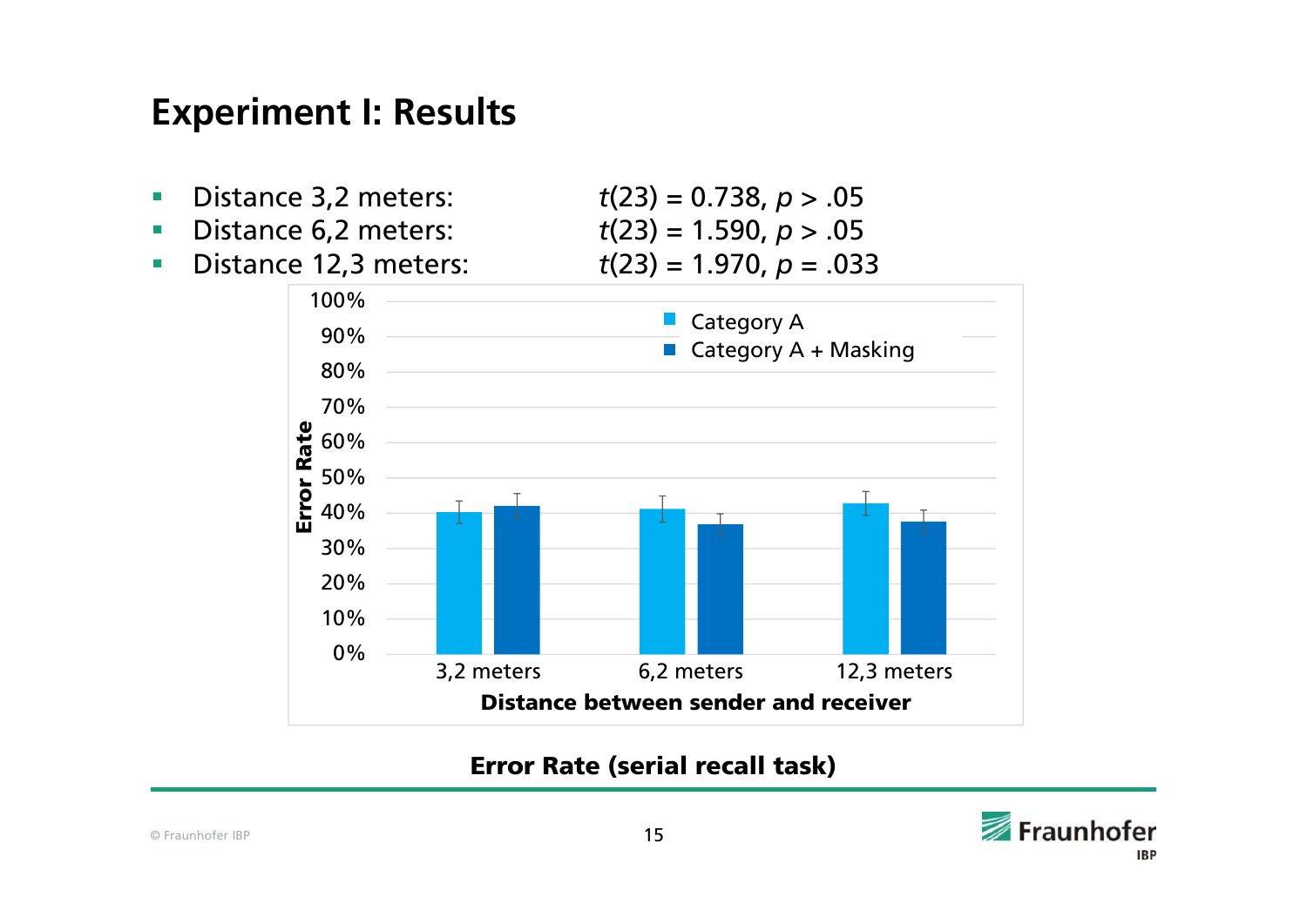- ٠ Distance 3,2 meters: *t(18) = 1.202, p > .05*
- $\mathcal{L}_{\mathcal{A}}$
- $\mathcal{L}_{\mathcal{A}}$ Distance 12,3 meters: *<sup>t</sup>*(18) = 0.638, *p* > .05

Distance 6,2 meters: *t(18) = 0.018, p > .05*



Workload (NASA-TLX)

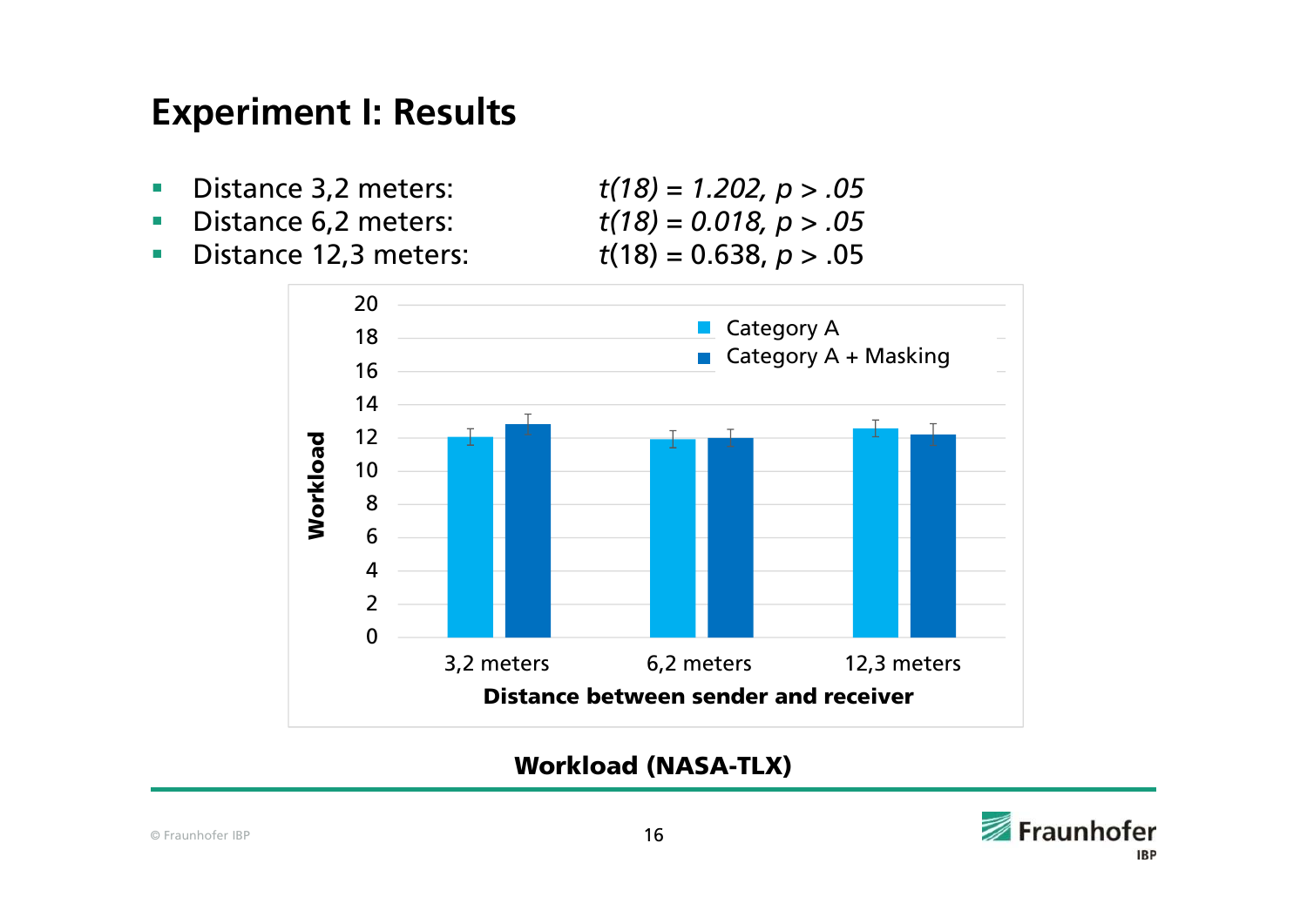- ٠ Distance 3,2 meters: *t(18) = 0.395, p > .05*
- п
- $\mathcal{L}_{\mathcal{A}}$

 Distance 6,2 meters: *t(18) = 0.479, p > .05* Distance 12,3 meters: *t(18) = 0.578, p > .05*



Annoyance (in the style of ISO/TS 15666)



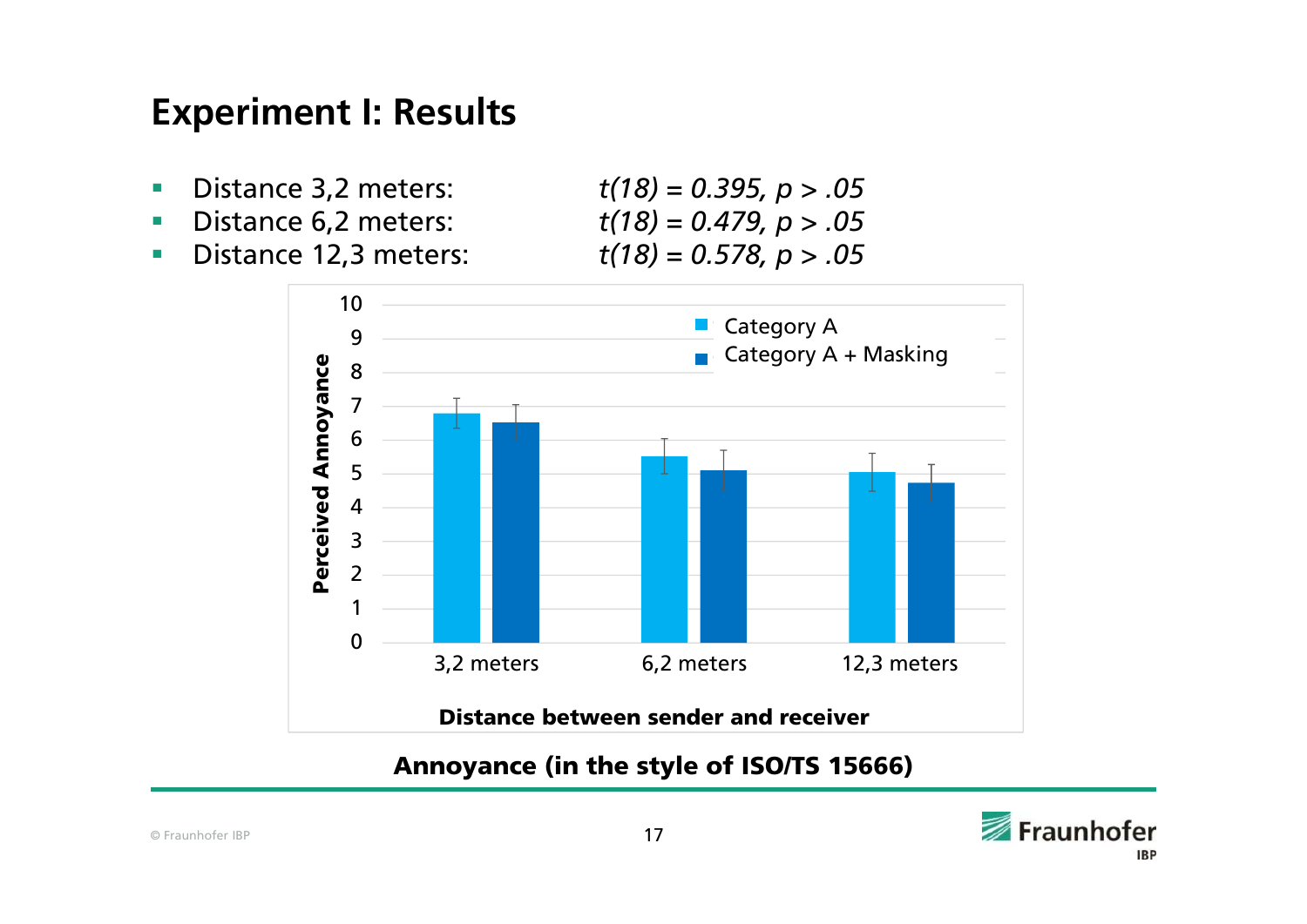# What to do?

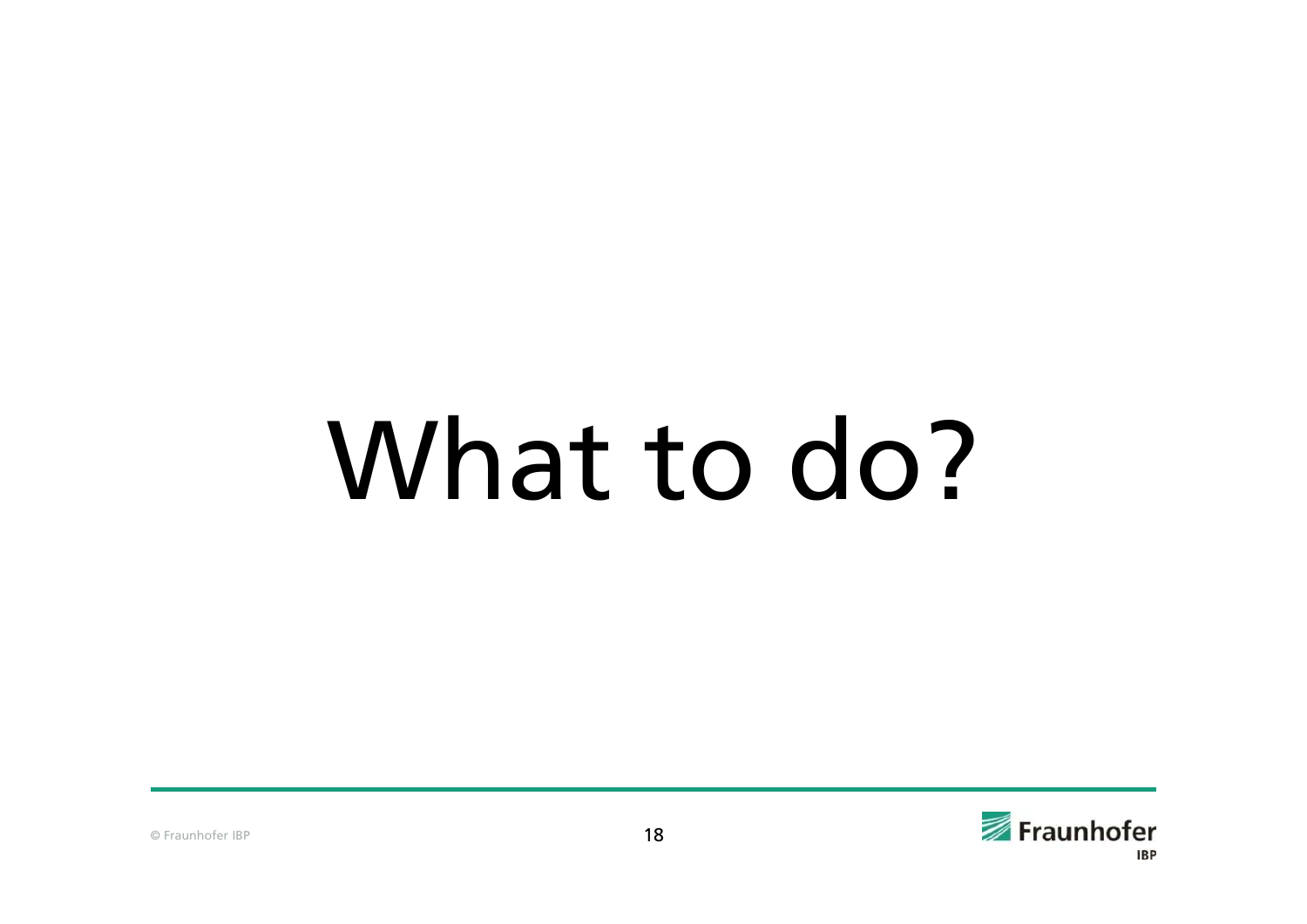

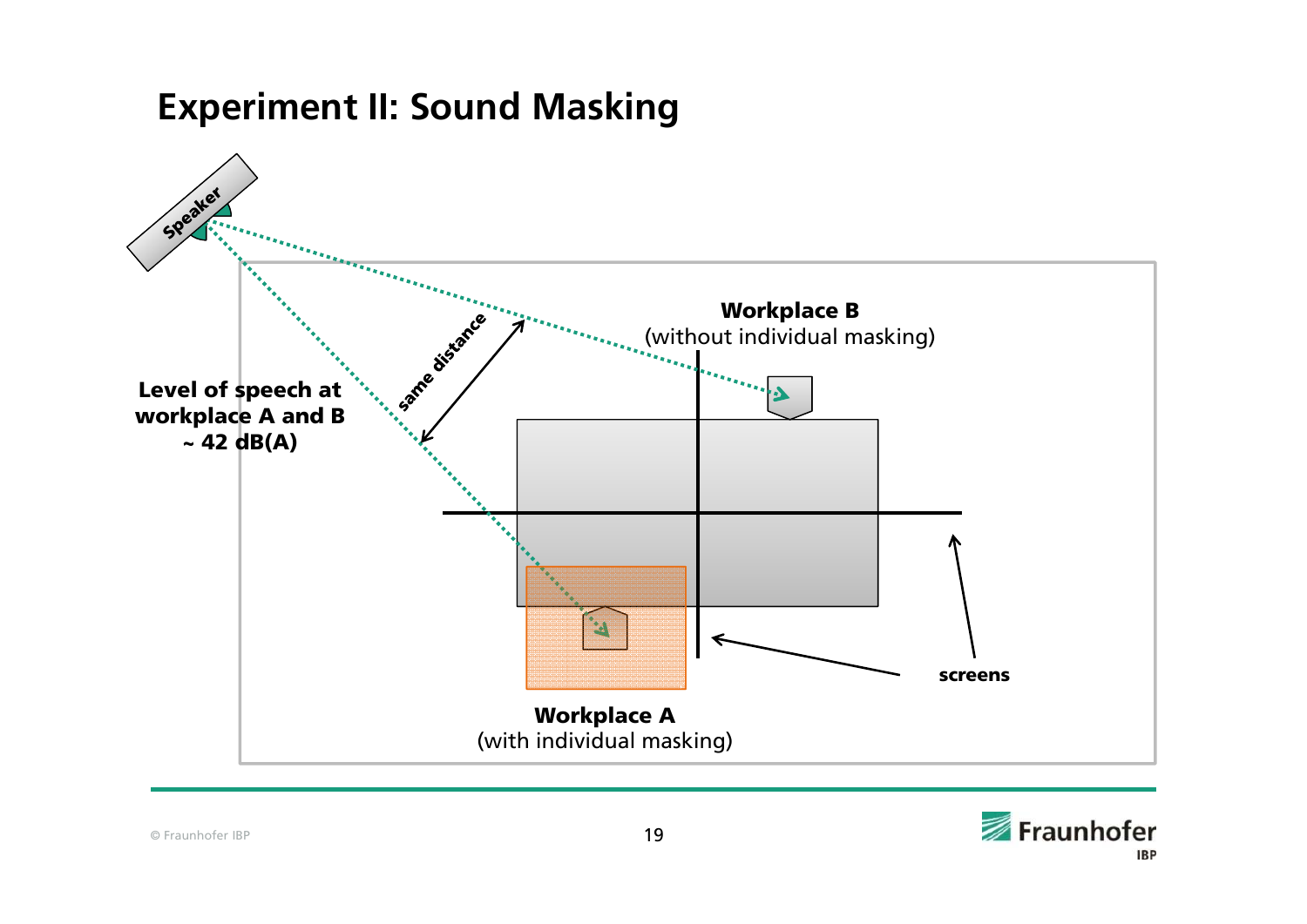50 participants (25 per group; Ø 31,02 years; 46% female, 54% male)

| <b>Setting</b> | $dB(A)$ MO<br>A;B | <b>Quantity M0</b> | $dB(A)$ M3<br>A;B | <b>Quantity M3</b> |
|----------------|-------------------|--------------------|-------------------|--------------------|
| Setting 1      | $0$ (off)         | $\bf{0}$           | $0$ (off)         |                    |
| Setting 2      | 41,7,36,4         | $\mathbf 0$        | 41, 3, 38, 4      | $\overline{2}$     |
| Setting 3      | 45,9,40,6         | 5                  | 45,5,42,6         | 3                  |
| Setting 4      | 49,9,44,6         | 11                 | 49,7,46,8         | 9                  |
| Setting 5      | 54, 2; 48, 9      | 9                  | 54, 1; 51, 2      | 10                 |

#### Level and quantity of the selected sound masking setting (M0;M3 at workplace A and B

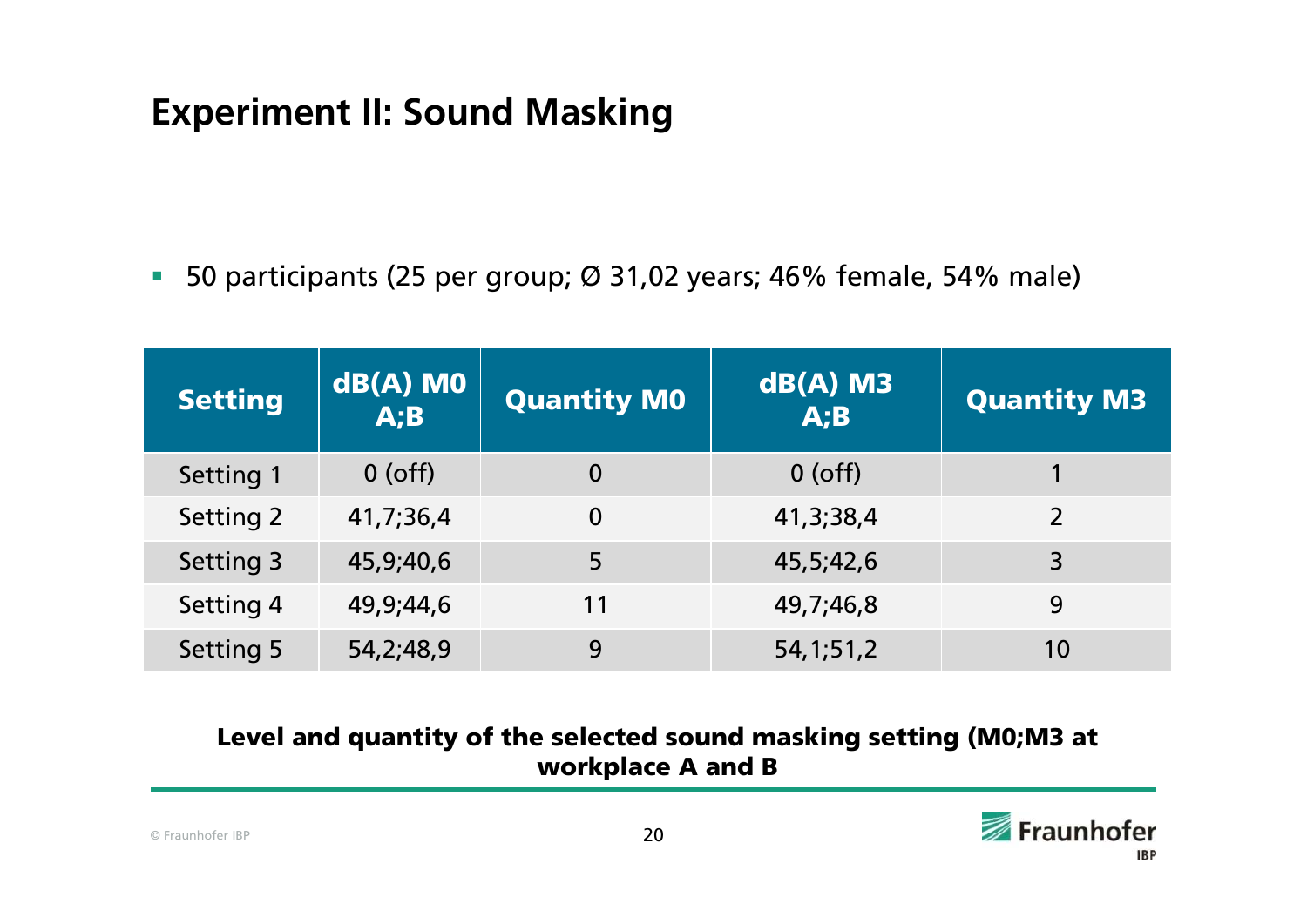

#### Error rate during serial recall at workplace A and B

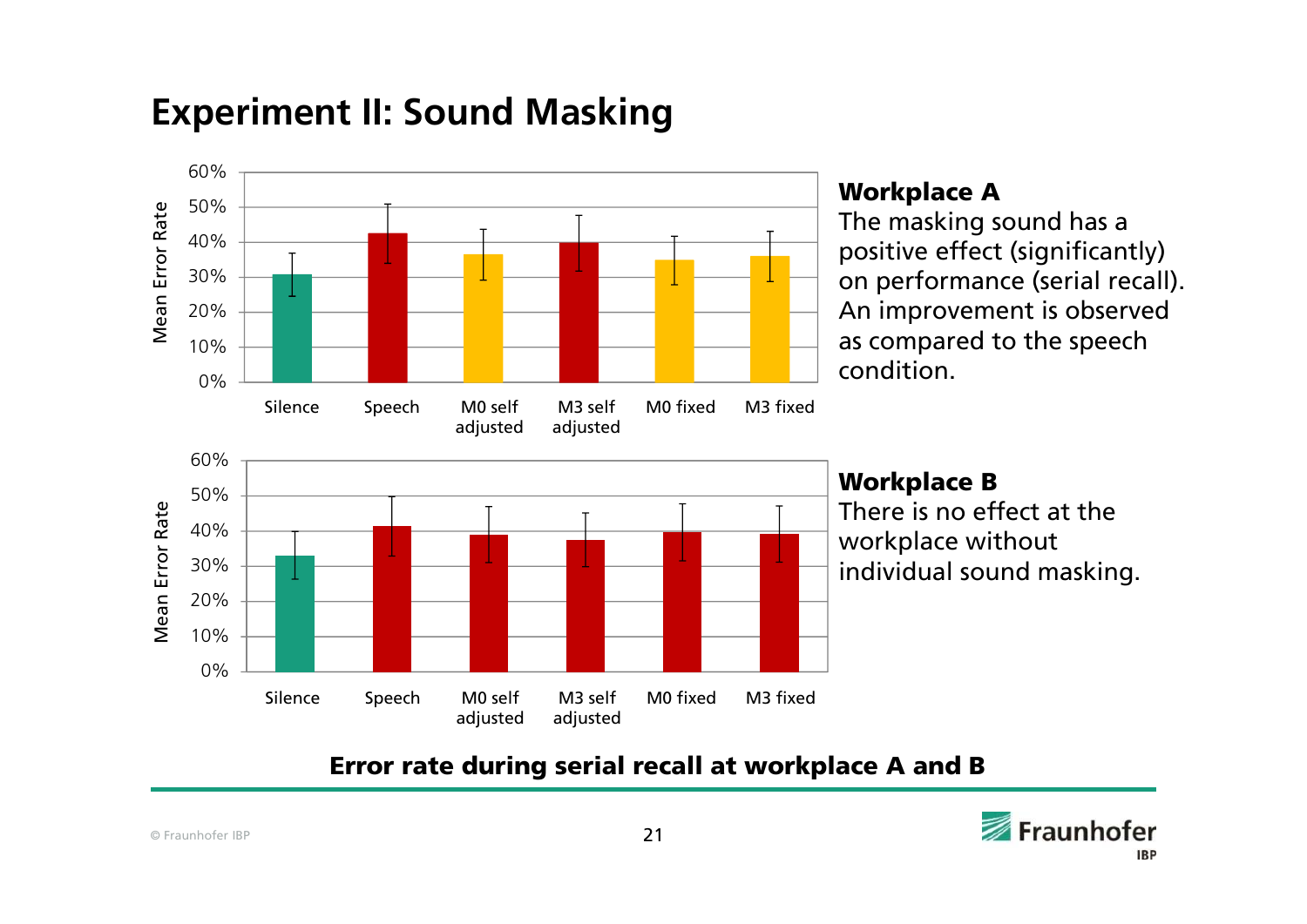

#### Workplace A

Perceived annoyance due to background speech is reduced (significantly) if a masking sound is presented.

There is no effect at the workplace without individual sound masking.

#### Perceived annoyance at workplace A and B